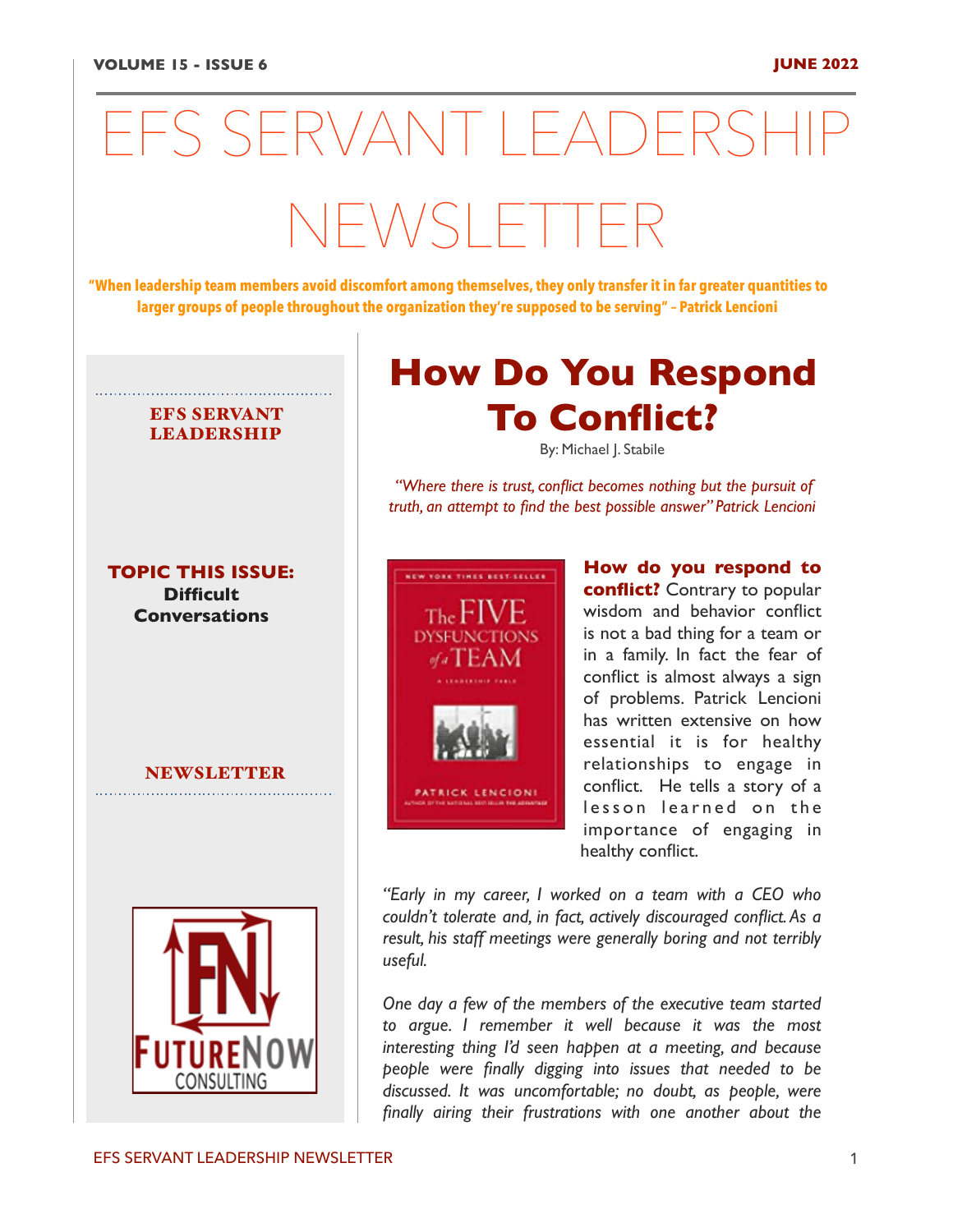

*direction of the organization. But it was real.*

*Suddenly the CEO pushed back his chair, stood up, and announced, "I don't have time for this." And he walked out of the room.*

*His message could not have been clearer: I would rather have boring, ineffective meetings that avoid the real issues than have to endure the discomfort of conflict. From then on, meeting continued to be a struggle, resulting in poor decisions being made.*

*One of those decisions, a critical one about product direction, probably didn't get more than a few minutes of discussion at an executive staff meeting. It turned out to be a backbreaker, resulting in hundreds of lost jobs, lost customers, and ultimately a greatly diminished stock price. More than a decade later, industry analysts and former employees shake their heads at the apparent stupidity of the decision. What they don't know is that it wasn't the result of any intellectual deficiency, but rather the unwillingness of the leader to endure the discomfort of the health conflict and allow his direct reports to get to the heart of the critical issues."*

Avoiding conflict creates problems even beyond boring meetings and poorly vetted decisions, as bad as those things are. Whether professional or personally avoiding conflict because of our discomfort has a greater impact on those we are supposed to be serving. Therefore, we need to reframe the way we see conflict. If we go out of our way to avoid direct, constructive conflict or uncomfortable disagreement it leads to an artificial harmony that sooner than later could lead to destructive conflict.

This month's newsletter focuses on how engaging in healthy conflict is essential for relational and organizational health. We are pulling insights and wisdom from the writings of Patrick Lencioni's *The Five Dysfunctions of a Team and The Advantage Judith Glaser's Conversational Intelligence, and my book The Heart, Head, and Hands of a Servant Leader.* These are excellent resources if you want to take a deeper dive into this topic.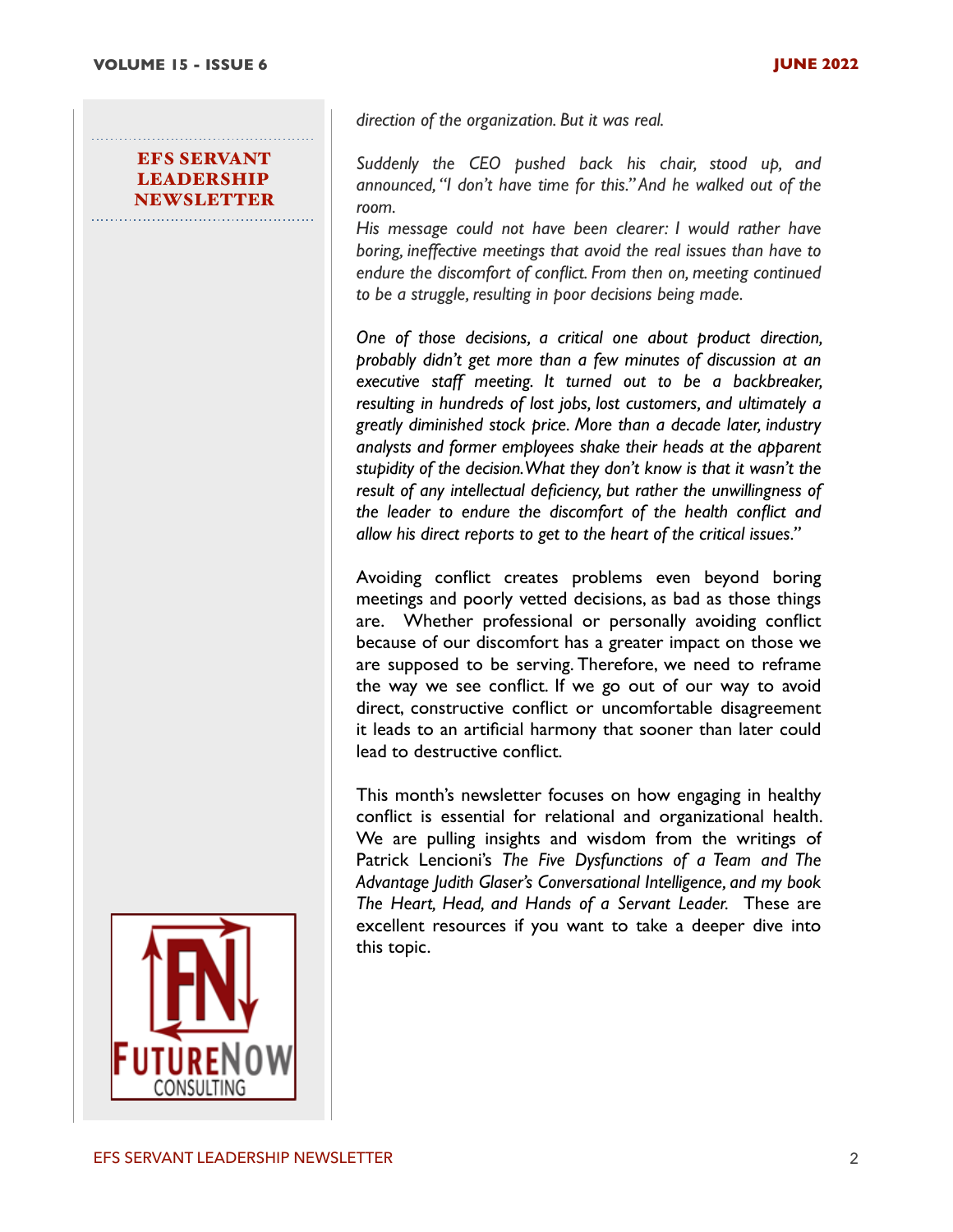#### **Conflict Avoidance**

By: Patrick Lencioni



Avoiding conflicts creates problems even beyond boring meetings and poorly vetted decisions, as bad as those things are. When leadership team members avoid discomfort among themselves, they only transfer it in far greater quantities to larger groups of people throughout the organization they're supposed to be serving. In essence, they leave it to others below them to try to resolve issues that really must be addressed at the top.

This contributes to employee angst and job misery as much as anything else in organizational life.

As critical as conflict is, it's important to understand that different people, different families, and different cultures participate in conflict in different ways. All other things being equal (and they almost never are), an organization in Japan will look very different from one in Italy when it comes to how it engages in conflict. And for that matter, a team in New York City may look quite different form one in Los Angeles. And that's okay, because there is more than one way to engage in healthy conflict. What's not okay is for team members to avoid disagreement, hold back their opinions on important matters, and choose their battles carefully based on the likely cost of disagreement. That is the recipe for both bad decisionmaking and interpersonal resentment.

Why would team members who don't engage in conflict start to resent one another? When people fail to be honest with one another about an issue they disagree on, their disagreement around that issue festers and ferments over time until it transforms into frustration around that person.

When someone comes to a meeting and states an opinion or makes a suggestion that his teammates don't agree with, those teammates have a choice: they can explain their disagreement and work through it, or they can withhold their opinion and

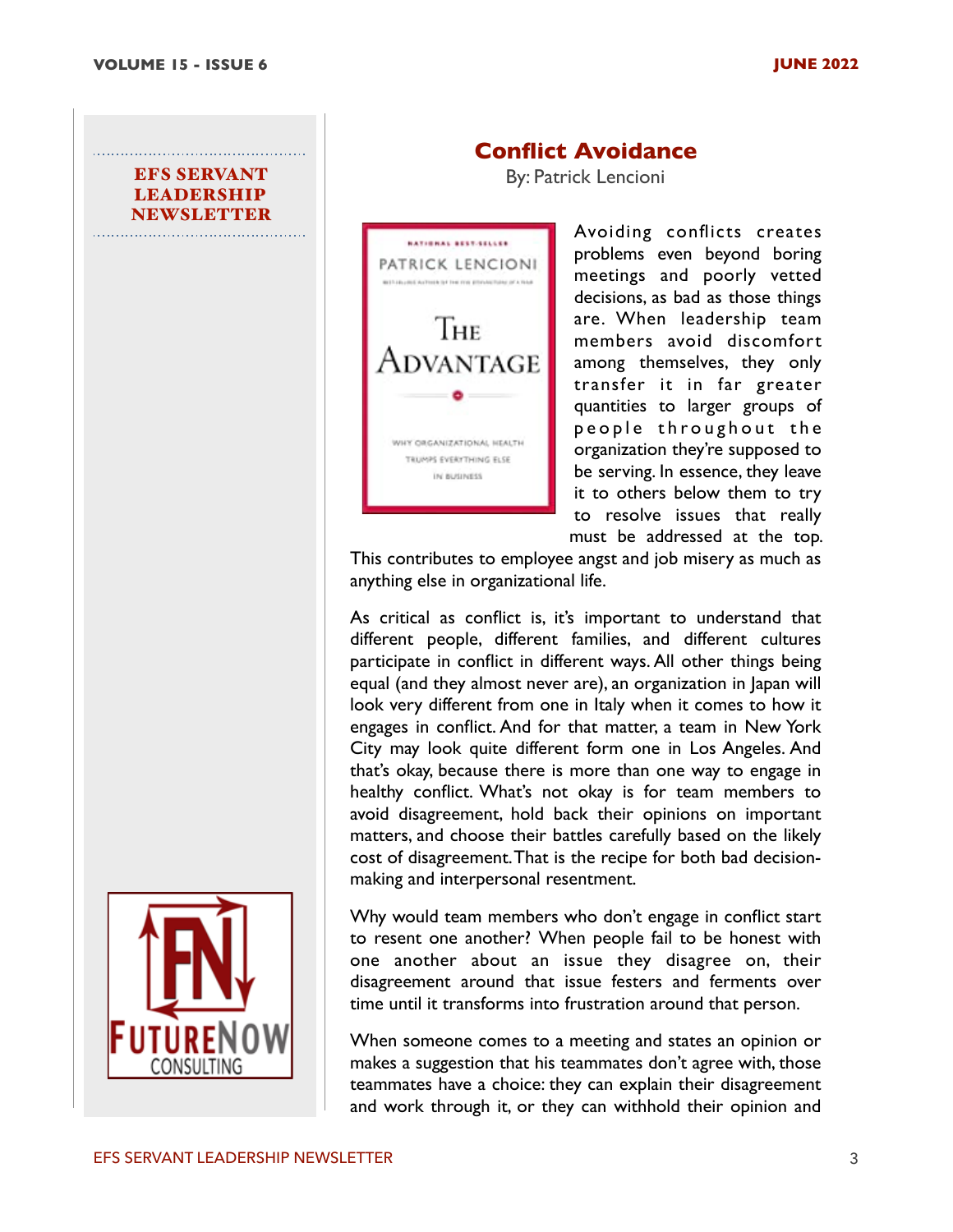allow themselves to quietly lose respect for their colleague. When team members get use to choosing the latter options––withholding their opinions––frustrations inevitably sets in. Essentially, they're deciding to tolerate their colleague rather than trust him.

As times goes on, they barely conceal their eye rolling or signs of exasperation whenever that colleague speaks. For the employee who is being merely tolerated, the treatment starts to feel hurtful and disrespectful, which is hard for that person to understand. It isn't difficult to see how this behavior erodes the cohesiveness of a team.

### **Connecting to Confront**

By: Judith E. Glaser



Our ability to communicate openly with candor and caring determines the quality of the connectivity between us as individuals, teams, or larger organizational units. While we do not always talk about our fears of speaking up candidly, we feel it. Knowing where we stand is vital to our success, and when we feel we are on the outs, it negatively impacts our performance. We start acting strangely-we protect, we hide, we defend-all because we feel we are being rejected.

*Creating the space for open and non-judgmental conversations is a WE-centric skill.* As we have conversations and listen, we are able to sort out what affects our personal future and what does not. The amygdala in our brain senses threats and tries to prevent them from harming us. It senses where we are in the pecking order, who is bigger, who is more powerful, and who is a friend or foe.

Even thinking of the word "confrontation" causes our blood to boil or our fears to rise.

When we think of a *"confrontation"* or of having a *"difficult conversation"* with an associate, it takes many of us to the edge of our comfort zone, and we will do everything imaginable to avoid it.

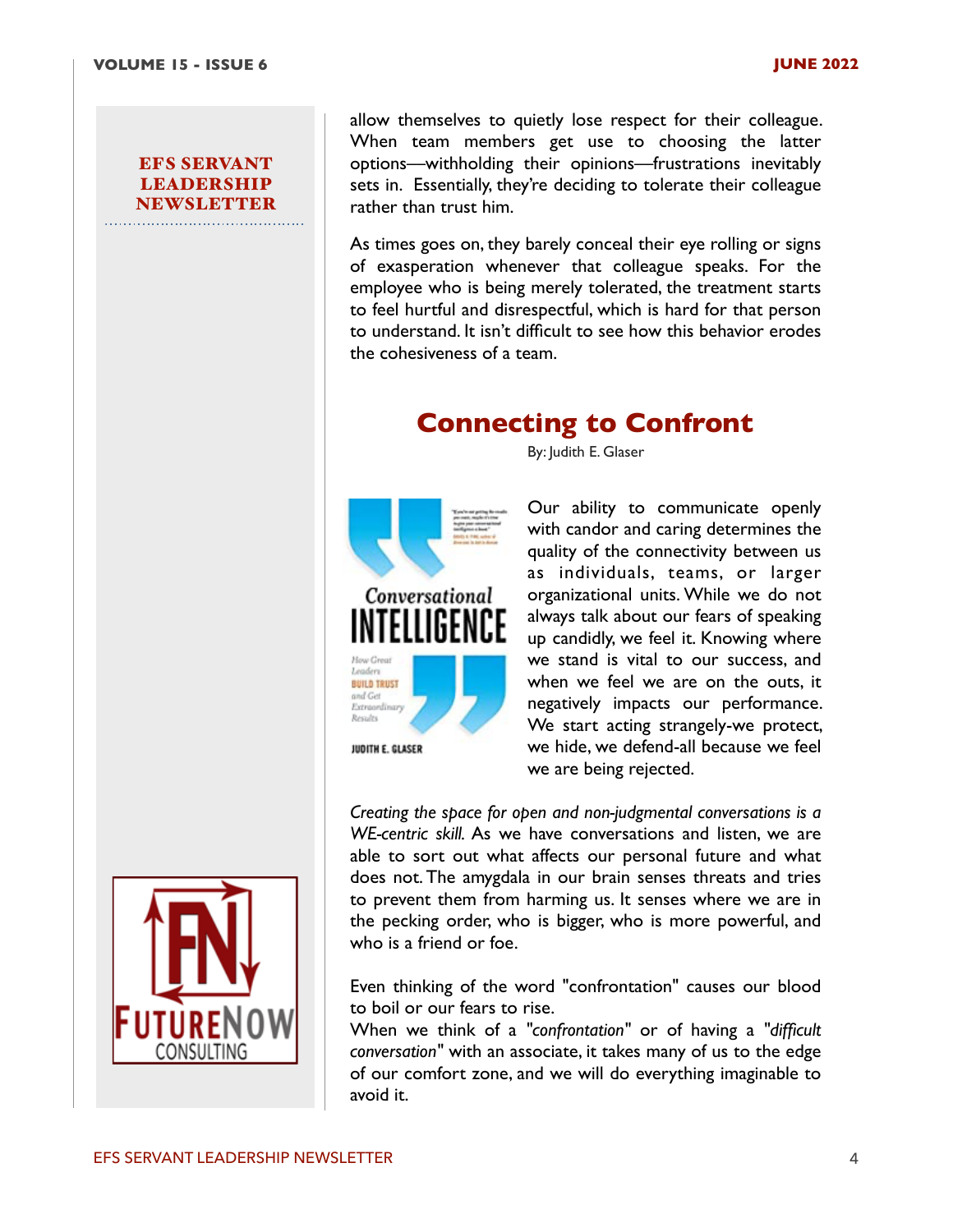*Having a difficult conversation scares many of us into thinking we will lose a friendship, and so we avoid confronting the truth.* When we feel frustrated or angry with someone who has stood in the way of our success or undermined us and caused us to lose face-at least from our point of view-we get so upset we just can't find the words to express ourselves. Worse than that, we hold all our feelings inside until we boil up and over with frustration, and then we blast that person.

*Confronting others honestly requires that we all share mutually in building relationships, with all parties feeling the power of the exchange; these are power-with relationships.* **When we feel others want to own us or take our power away-a power-over relationship-we fear harm and cannot open up with honesty.** If we think of our conversations as a power-over experience, it's impossible to be comfortable confronting others honestly.

Additionally, when confronting another person brings up potentially volatile emotions, we move with caution and keep our real feelings close to our chest. In the most extreme cases, when in the midst of situations that stir up highly charged emotional content, most of the tension and drama are actually taking place in our own minds. We make up our "story", and this is how we see the world. It is our own personal drama of the confrontation, and our interpretation of our experience. Much of our frustration is coming from the words we use to tell this story to ourselves and to others.

<sup>ϖ</sup>*How do we communicate with each other when we feel we are being excluded?*

ϖ*How do we deal with others in a way that builds relationships rather than erodes them?*

<sup>ϖ</sup>*How do we masterfully keep ourselves in a state of openness, with our assumptions and inferences in check?*

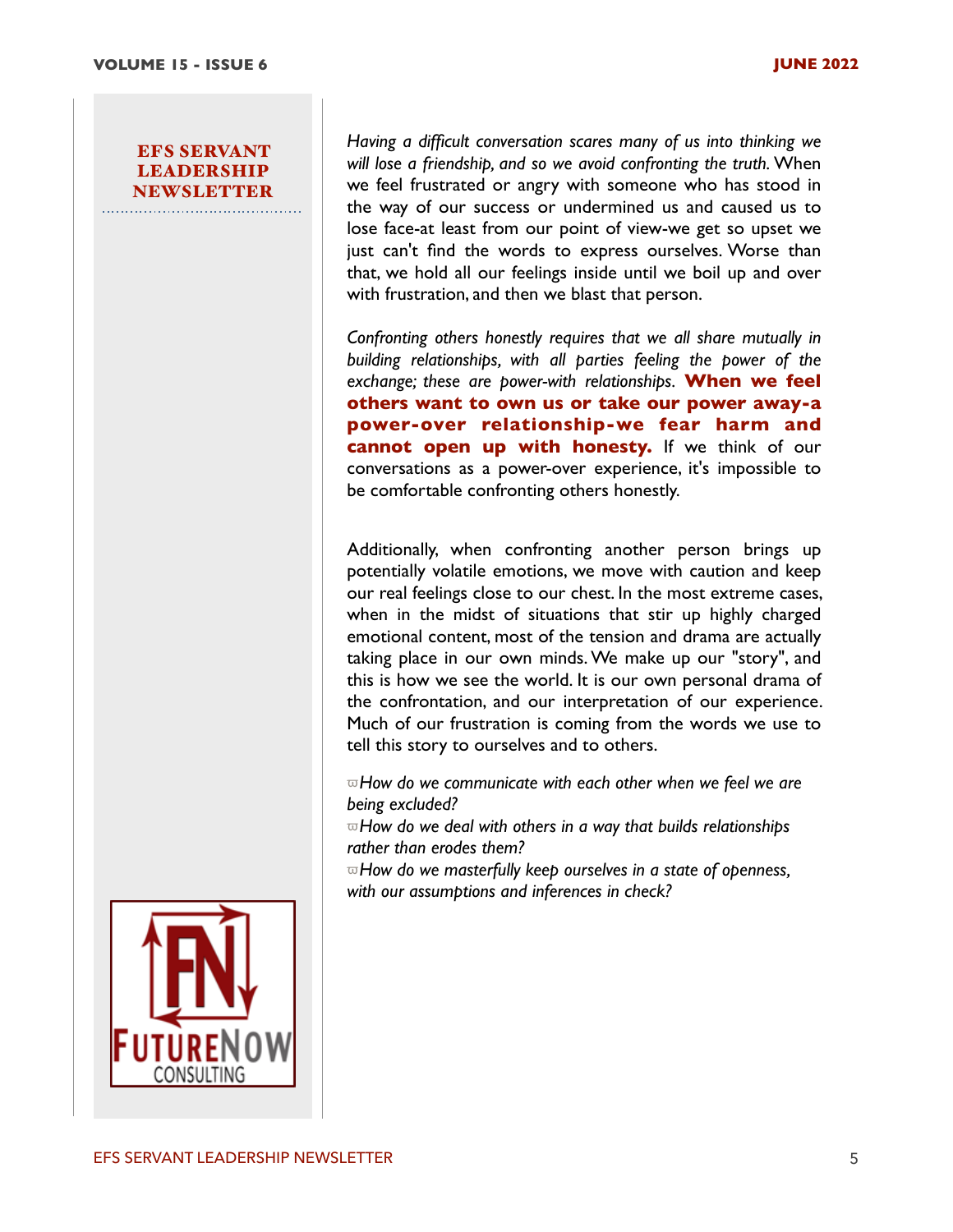## **The L.E.A.R.N.S. Model for Having Difficult Conversations**

By: Michael J. Stabile

THE HEART, HEAD, AND HANDS OF A **SERVANT LEADER** MICHAEL J. STABILE, Ph.D.

In my book, the *Heart, Head, and Hands of a Servant Leader* and in our servant leadership coaching process, we introduce *The L.E.A.R.N.S. Model for H a v i n g D i f fi c u l t Conversations.* This is a helpful model that can give us a framework for engaging in conversations and meeting with open care and candor. The model provides focus and reminders for how servant leaders can be more conversationally intelligent.

*Learn to embrace & resolve conflict •How was conflict handled in your life growing up? •Do you have one of the 5 Internal Mindsets that may hinder you?* 

*(1. Negate or Minimize, 2.Covering for others, 3. "I" failed, 4. Misunderstood Loyalty, and 5. Codependent mapping) •Did you deal with conflict in a healthy way?*

*•Tendency to react "fight, flight, or freeze"*

*•Commit to resolve conflict as a "way of life"*

*Embrace understanding, not victory! •Learn to listen! Listen to Connect not Reject!* 

*•Don't attack, ask questions? Level III*

*•Try to understand the other person's perspective. (Remember: Relationship Before Task)* 

*Assume the best! Stay Above the Line! •Don't jump to wrong conclusions. •Don't overreact (Focus: 5 min. reboot!) •Get and give accurate information*

*Respect the person, attack the problem •Don't attack the person's character (Relation before Task) •Separate the problem or issue from the person (Prime the Conversation)*